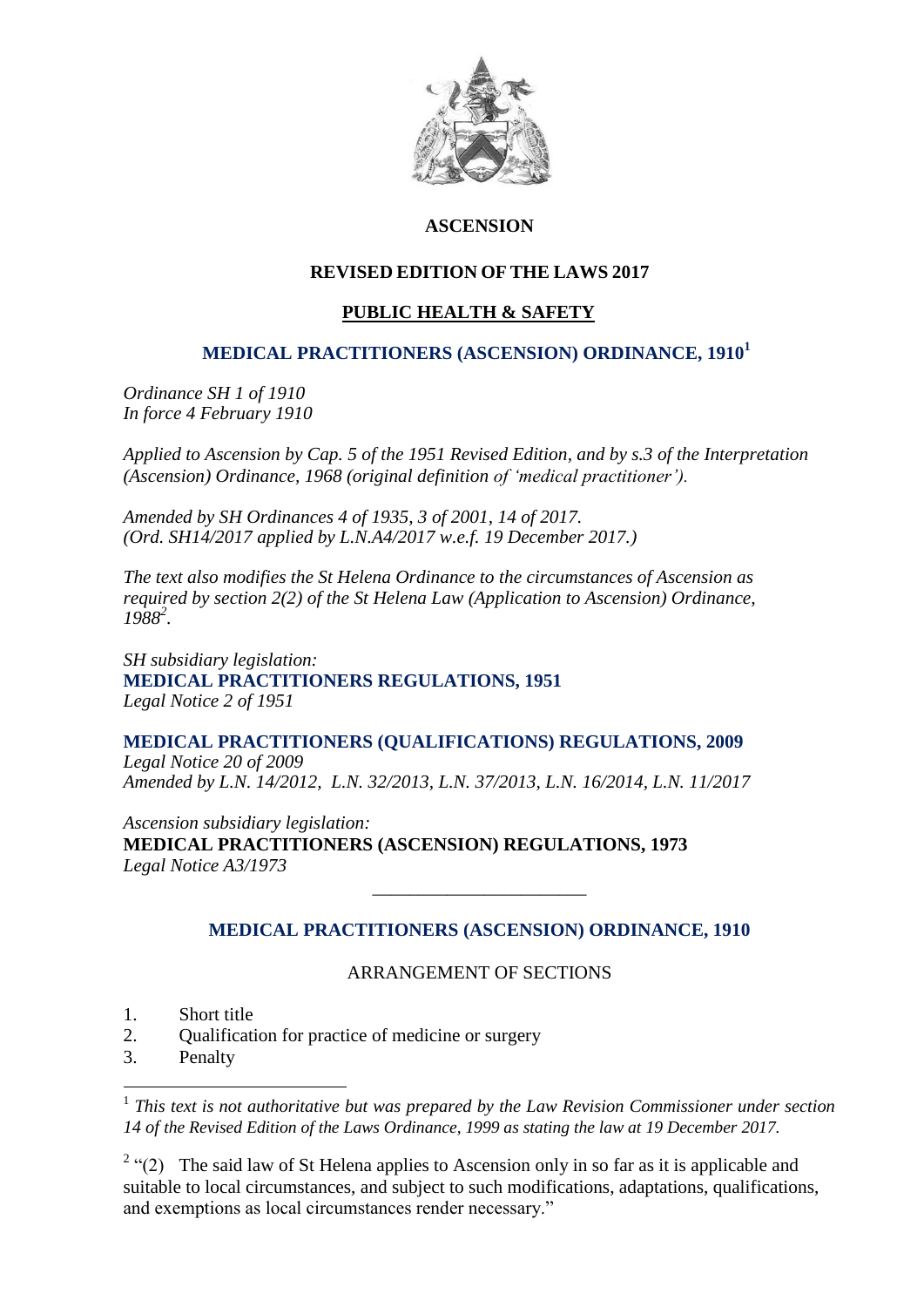#### 4. Certificate of indemnity

AN ORDINANCE relating to the practice of medicine and surgery in St Helena.

#### **Short title**

**1.** This Ordinance may be cited as the Medical Practitioners (Ascension) Ordinance, 1910.

#### **Qualification for practice of medicine or surgery**

**2. (1)** A person may practise medicine in Ascension if he or she is qualified to practise medicine

- *(a)* anywhere in the United Kingdom; or
- *(b)* in a place specified in regulations (which the Governor is hereby empowered to make); and

is approved by the Governor, on the recommendation of the Senior Medical Officer, by notice in the *Gazette* as qualified to practise medicine.

**(2)** A person who is not qualified under subsection (1) must not practise medicine in Ascension.

#### **Penalty**

**3.** A person who practises medicine or surgery contrary to the provisions of this Ordinance commits an offence.

Penalty: A fine of £20 or imprisonment for 1 month, or both.

#### **Certificate of indemnity**

**4. (1)** If the Governor is satisfied that a person who possesses appropriate qualifications for the practice of medicine and surgery but does not possess any of the qualifications mentioned in section 2(1) has contravened this Ordinance either inadvertently, or at the request of the Senior Medical Officer, or of any person acting for the Senior Medical Officer, the Governor may issue a certificate of indemnity in respect of the contravention.

**(2)** A person to whom a certificate referred to in subsection (1) has been issued is not liable for any penalty under this Ordinance, nor to any civil action to which the person would not be liable if he or she possessed the qualifications prescribed by this Ordinance.

\_\_\_\_\_\_\_\_\_\_\_

# **MEDICAL PRACTITIONERS ORDINANCE, 1910**

# **MEDICAL PRACTITIONERS REGULATIONS, 1951** (Section 2(1)*(b)*)

### **Citation**

**1.** These Regulations may be cited as the Medical Practitioners Regulations, 1951.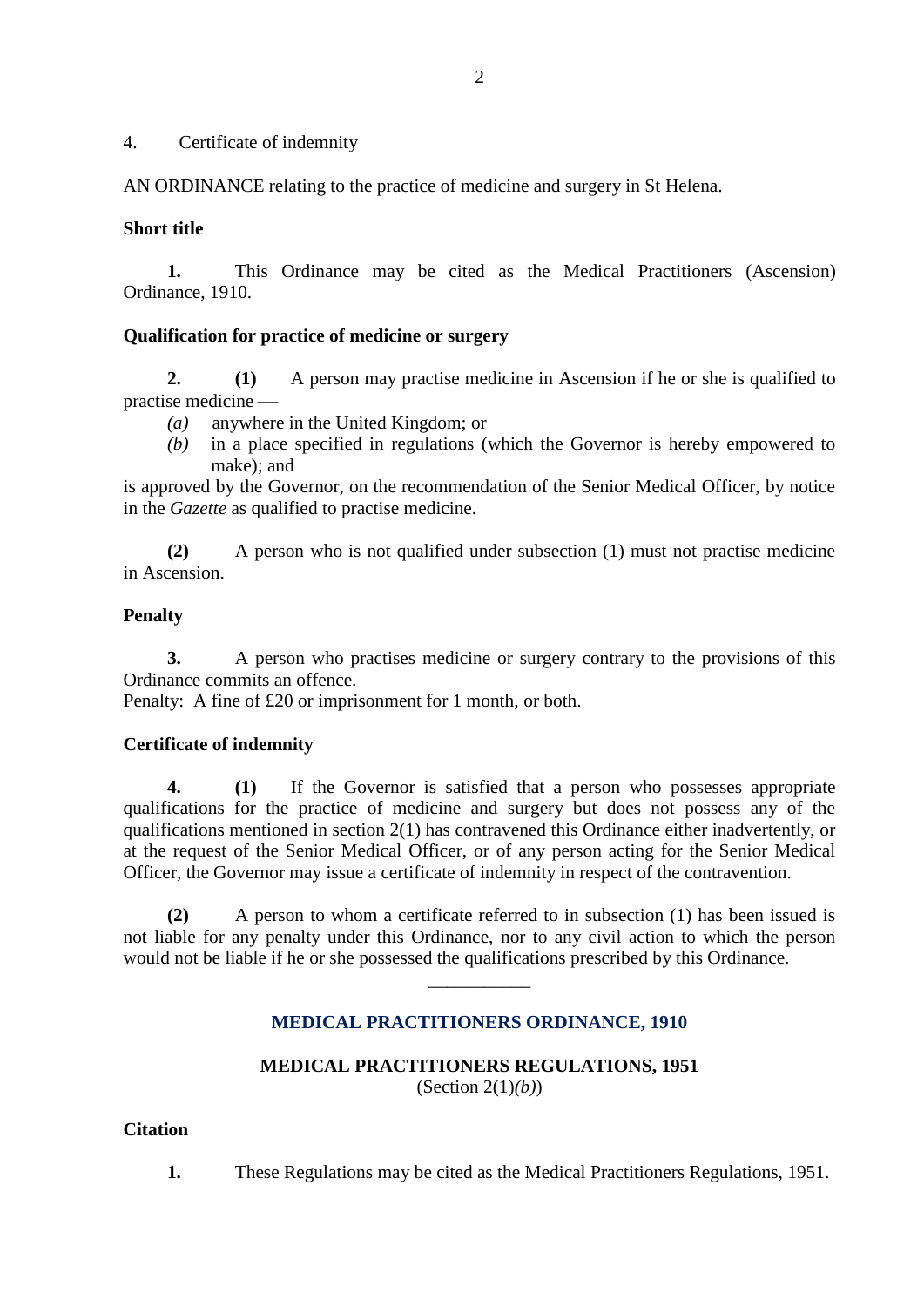#### **Medical qualifications**

**2.** A person who holds the medical qualifications specified in the Schedule to these regulations may practise medicine or surgery and prescribe medical and surgical treatment in St Helena or Ascension.

#### **SCHEDULE**

(Regulation 2)

1. Diploma of Doctor of Medicine, University of Innsbruck

# **MEDICAL PRACTITIONERS ORDINANCE, 1910**

\_\_\_\_\_\_\_\_\_\_\_

# **MEDICAL PRACTITIONERS (QUALIFICATIONS) REGULATIONS, 2009** (Section 2(1)*(b)*)

#### **Citation**

**1.** These Regulations may be cited as the Medical Practitioners (Qualifications) Regulations, 2009.

#### **Qualifications of medical practitioners**

**2**. The places specified in the Schedule are hereby specified for the purposes of section 2(1)*(b)* of the Ordinance.

## **SCHEDULE**

(Regulation 2)

- Guatemala
- India
- Italy
- Pakistan
- Republic of Ireland
- Saudi Arabia
- South Africa
- Sweden
- United States of America

 **MEDICAL PRACTITIONERS (ASCENSION) REGULATIONS, 1973** (Section 2)

\_\_\_\_\_\_\_\_\_\_\_\_\_\_\_\_\_\_\_\_

#### **Citation**

1. These Regulations may be cited as the Medical Practitioners (Ascension) Regulations 1973.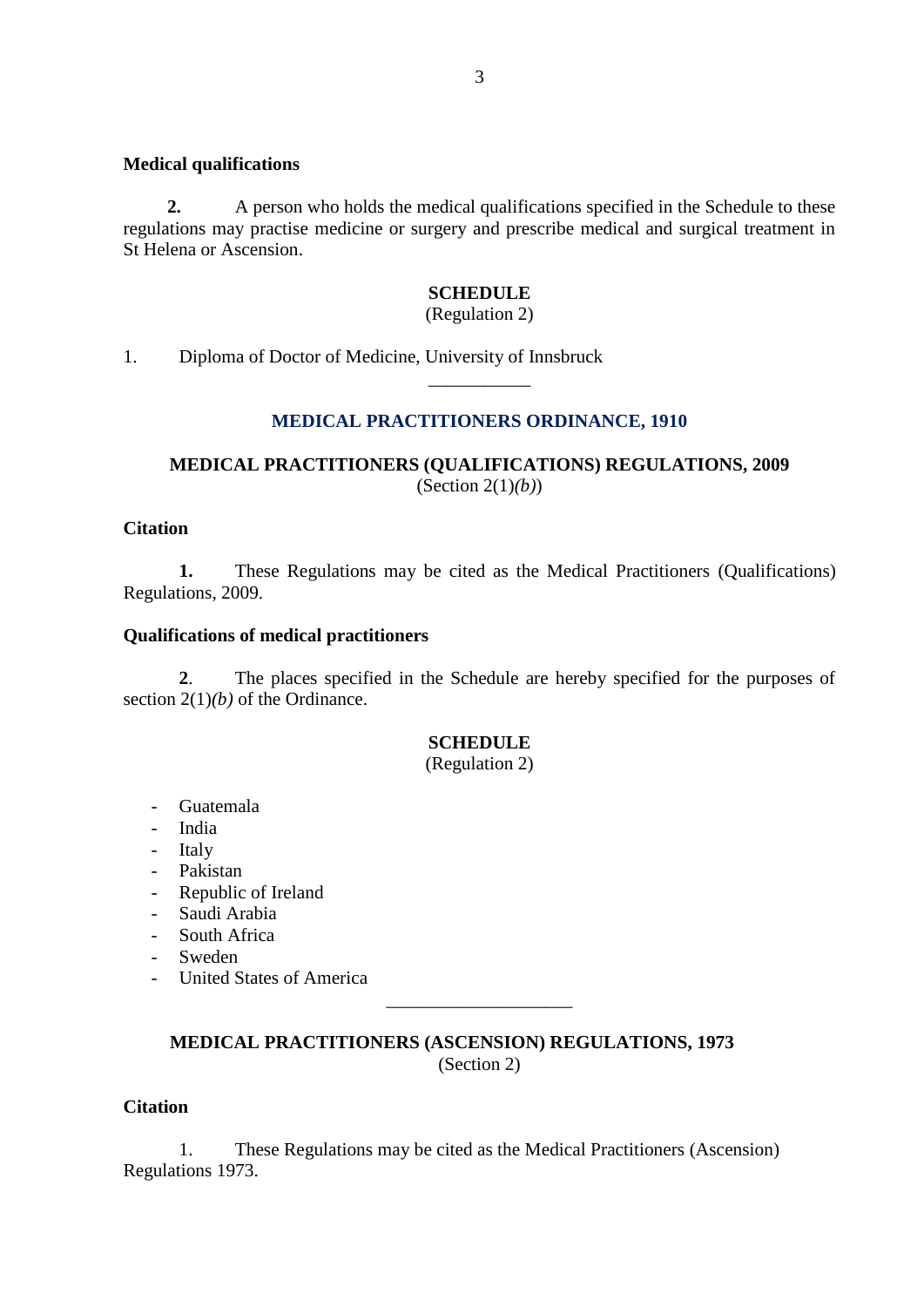#### **Qualifications**

2. The qualifications set out in the Schedule to these Regulations entitle the holders thereof to practise medicine and surgery, and to prescribe medical and surgical treatment in Ascension.

#### **SCHEDULE**

#### (Regulation 2)

Diploma of Doctor of Medicine—

Medical College of Alabama, Birmingham University of Arkansas School, Little Rock Loma Linda University School, Loma Linda #California College of Medicine, Irvine University of California at Los Angeles, Los Angeles University of Southern California School of Medicine, Los Angeles Stanford (Leyland Stanford Junior) University School of Medicine, Palo Alto University of California School of Medicine, San Francisco University of Colorado School of Medicine, Denver Yale University School of Medicine, New Haven Georgetown University School of Medicine, Washington The George Washington University School of Medicine, Washington Howard University College of Medicine, Washington University of Miami School of Medicine, Coral Gables University of Florida College of Medicine, Gainsville Emory University School of Medicine, Atlanta Medical College of Georgia, Augusta The Chicago Medical School, Chicago Northwestern University Medical School, Chicago Strich School of Medicine, Chicago University of Chicago School of Medicine, Chicago University of Illinois College of Medicine, Chicago Indiana University School of Medicine, Indianapolis State University of Iowa College of Medicine, Iowa City University of Kansas School of Medicine, Kansas City University of Kentucky College of Medicine, Lexington University of Louisville School of Medicine, Louisville Louisiana State University School of Medicine, New Orleans Tulane University School of Medicine, New Orleans Johns Hopkins University School of Medicine, Baltimore University of Maryland School of Medicine, Baltimore Boston University School of Medicine, Boston Harvard Medical School, Boston Tufts University Medical School, Boston The University of Michigan Medical School, Ann Arbor Wayne State University College of Medicine, Detroit University of Minnesota Medical School, Minneapolis University of Mississippi School of Medicine, Jackson University of Missouri School of Medicine, Columbia St. Louis University School of Medicine, St. Louis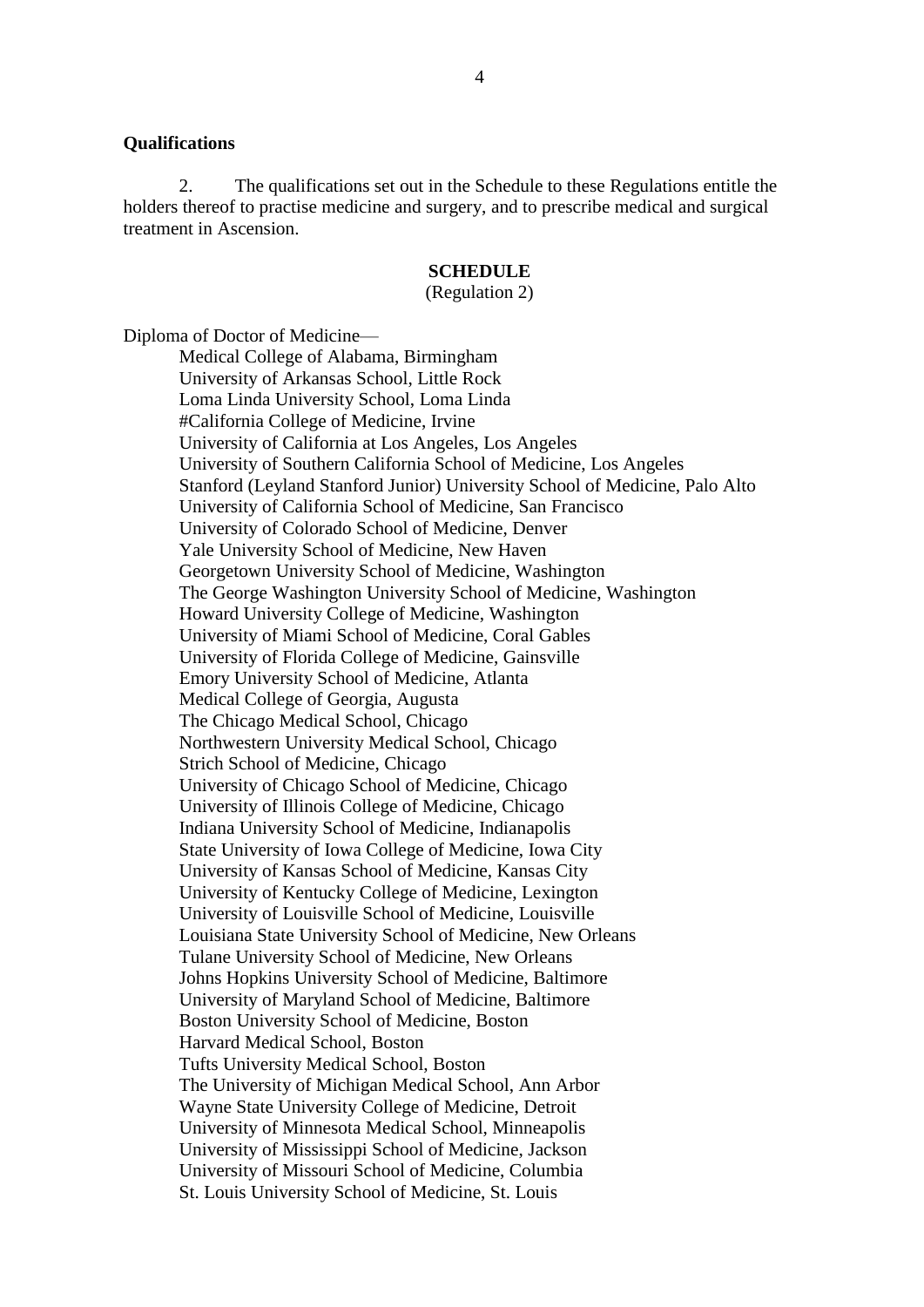Washington University School of Medicine, St. Louis The Creighton University School of Medicine, Omaha University of Nebraska College of Medicine, Omaha Dartmouth Medical School, Hanover Seton Hall College of Medicine, Jersey City Albany Medical College Union University, Albany Albert Einstein College of Medicine Yeshiva University, New York State University of New York Downstate Medical Centre, Brooklyn University of Buffalo School of Medicine, Buffalo Columbia University College of Physicians and Surgeons, New York Cornell University Medical College, New York New York Medical College Flower and Fifth Avenue Hospitals, New York New York University School of Medicine, New York The University of Rochester School of Medicine and Dentistry, Rochester State University of New York Upstate Medical Centre, Syracuse University of North Carolina School of Medicine, Chapel Hill Duke University School of Medicine, Durham The Bowman Gray School of Medicine of Wake Forest College, Winston-Salem University of North Dakota School of Medicine, Grand Forks University of Cincinnati College of Medicine, Cincinnati Western Reserve University School of Medicine, Cleveland Ohio State University College of Medicine, Columbus University of Oklahoma School of Medicine, Oklahoma City University of Oregon Medical School, Portland Hahnemann Medical College and Hospital of Philadelphia, Philadelphia Jefferson Medical College of Philadelphia, Philadelphia Temple University School of Medicine, Philadelphia University of Pennsylvania School of Medicine, Philadelphia Woman's Medical College of Pennsylvania, Philadelphia University of Pittsburgh School of Medicine, Pittsburgh University of Puerto Rico School of Medicine, San Juan Medical College of South Carolina, Charleston State University of South Dakota School of Medicine, Vermillion University of Tennessee College of Medicine, Memphis School of Medicine Meharry Medical College, Nashville Vanderbilt University School of Medicine, Nashville The University of Texas Southwestern Medical School, Dallas The University of Texas Medical Branch School of Medicine, Galveston Baylor University College of Medicine, Houston University of Utah College of Medicine, Salt Lake City University of Vermont College of Medicine, Burlington University of Virginia School of Medicine, Charlottesville Medical College of Virginia, Richmond University of Washington, Seattle West Virginia University School of Medicine, Morgantown University of Wisconsin Medical School, Madison The Medical College of Wisconsin, Milwaukee, (formerly the Marquette University School of Medicine).

*# NB: M.D. Degree only recognised when granted on or after 1st January, 1968*